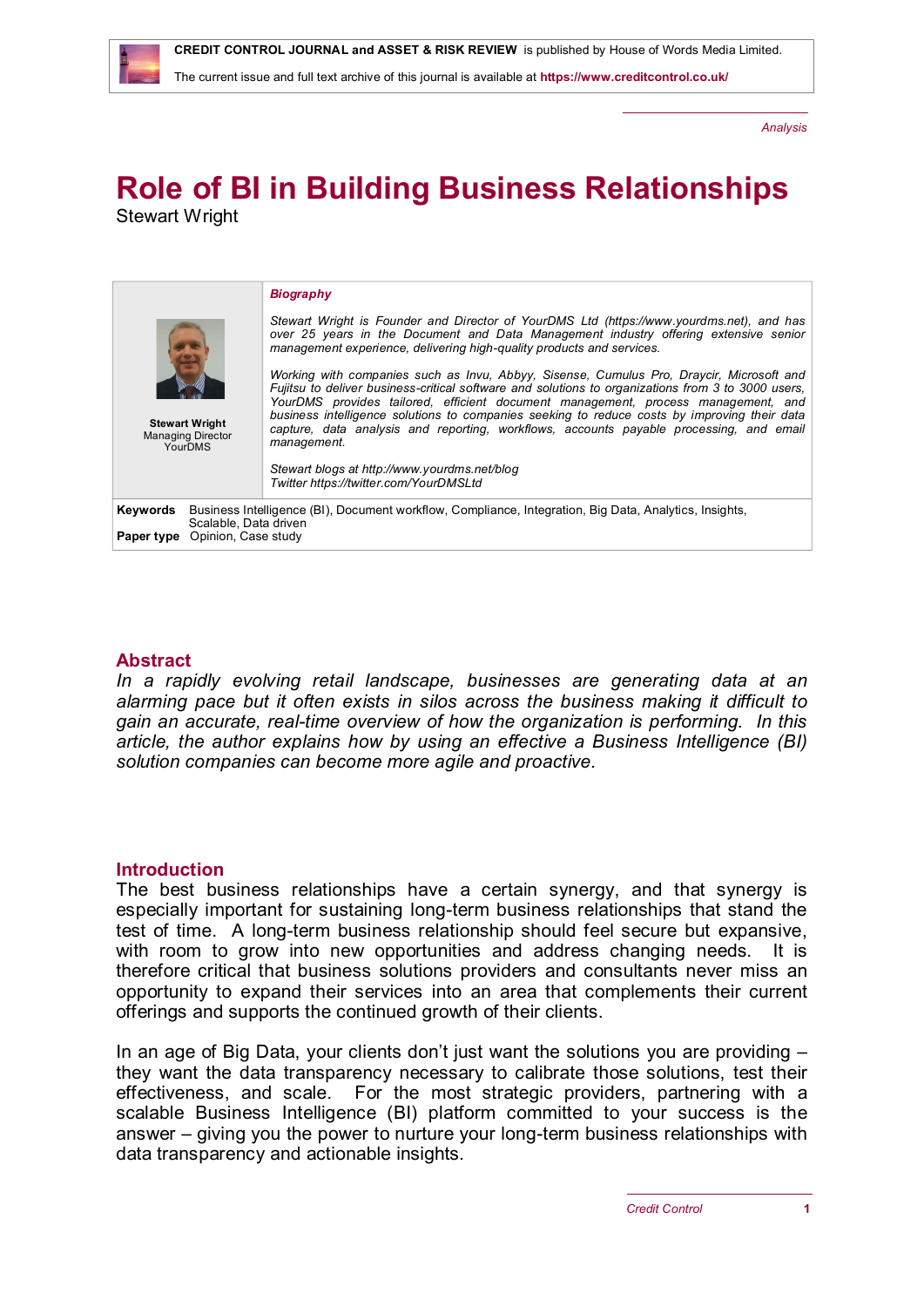

 **CREDIT CONTROL JOURNAL and ASSET & RISK REVIEW** is published by House of Words Media Limited.

The current issue and full text archive of this journal is available at **<https://www.creditcontrol.co.uk/>**

#### *Analysis*



#### **Expanding offerings to grow business partnerships**

YourDMS was founded in 2007 as a document management and solutions consultancy. Our teams consult and implement document management solutions for growing businesses to streamline administration and accounts payable departments. Over the years, we have expanded to provide workflow automation and outsourcing services, and one of our longest-standing clients grew right alongside us. With the support, consultancy, and solutions provided by YourDMS, Pet Family expanded beyond a chain of successful pet food stores to include dog day-care centres, pet grooming facilities, pet clinics, and multiple brands of natural pet food.

During this ten year business relationship, we discovered a new paradigm in business intelligence, data, and analytics. As Pet Family was scaling, their data was growing faster than they could handle!

#### **More data, more problems**

As business expands, data expands. Whilst at YourDMS we were covering the document and workflow solutions required to manage the entire Pet Family umbrella of businesses, from procurement to sales, logistics, warehousing, accounts, HR, and beyond, but unlike the solutions and services offered by YourDMS, we found that Pet Family's BI platform wasn't scalable. When it came to business problems, Pet Family was paying us to have the solutions.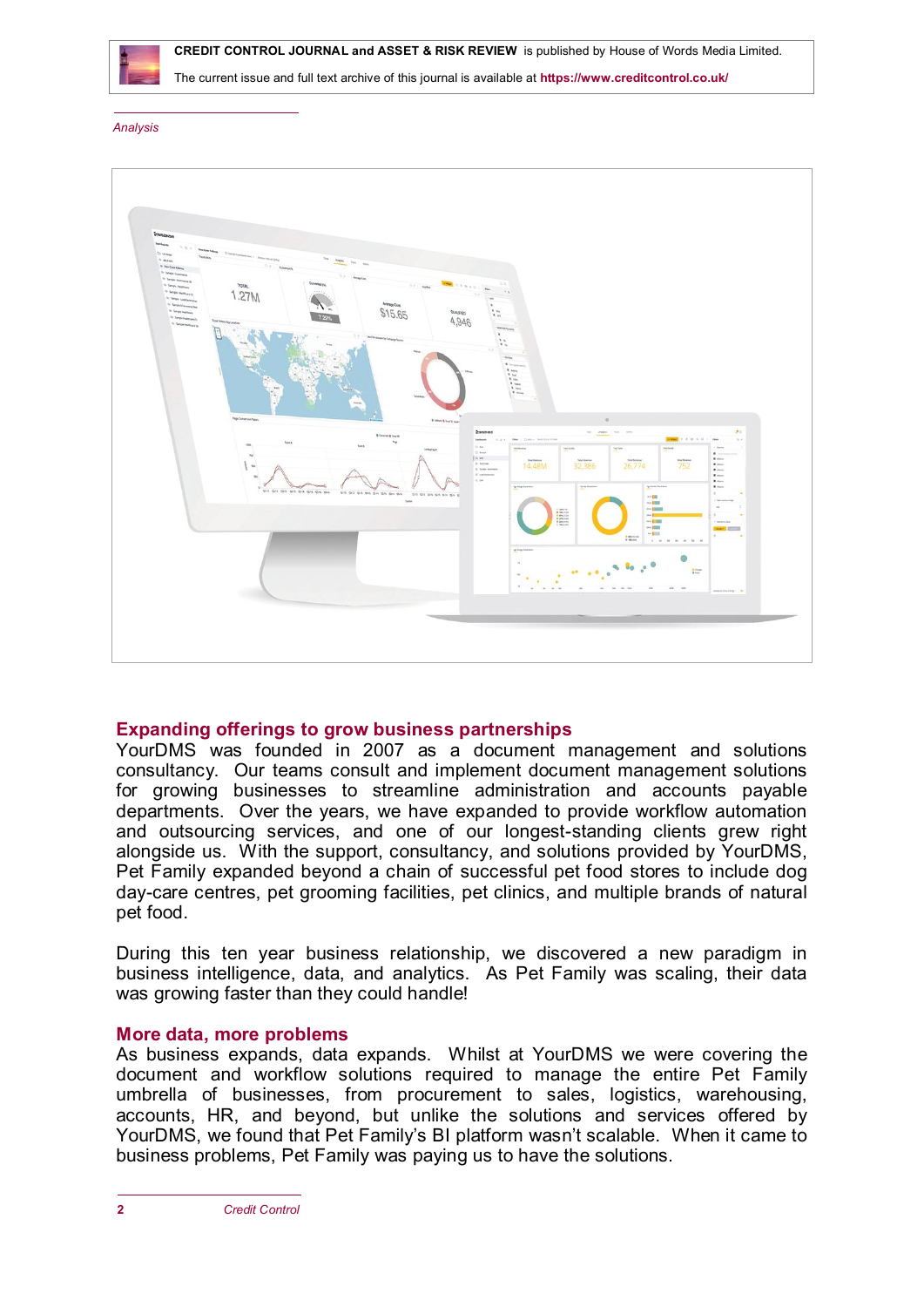*Analysis*

Their legacy business intelligence software could only spit out massive Excel files, and with the sheer volume of their growing data, they would have needed a team of data scientists working full time to extract actionable insights. Pet Family simply couldn't expand any further without a single source of truth and full data transparency across their multiple businesses. They needed their employees focused on creating new products and dreaming up new expansions – not wrestling with massive data dumps.

## **Building a BI partnership with Sisense**

We knew it was time to expand our suite of solutions to include a robust BI platform [\(https://www.yourdms.net/solutions/business-intelligence/](https://www.yourdms.net/solutions/business-intelligence/)) that could handle big, complex data from multiple sources. But it was critical to me that the solution we selected wasn't a band-aid for a single client. I wanted a long-term business partnership with a BI platform that I could easily scale and provide to additional clients.

The success of YourDMS has always hinged on the quality of the solutions we provide and the relationships we build with our OEM suppliers. I require that every solution and software we endorse, tailor, and provide to our clients gives me that same feeling of synergy and mutual commitment to success that I feel with my own clients. I wanted a platform flexible and scalable enough to serve the Pet Family empire as a test case and one that I was confident could expand with us to serve our other growing clients as well.

## **Looking toward the future with a BI partner**

For Pet Family, Sisense was the boost they needed to continue their expansion with confidence. Not only are documents and workflows streamlined, but all of the data from their different businesses and branches funnel into key dashboards, allowing management to view a single source of truth on any given branch, business, or the entire Pet Family empire.

Meetings with senior business management used to start with, "How are we doing with X?" Now they start with, "We've all seen what's happening with X, let's discuss action steps." Senior management have never felt more secure or empowered to make the kinds of business decisions that used to go unattended for months while they waited on the data.

For the team at YourDMS, a successful Sisense rollout to a high-value client is just the beginning. Pet Family's request for better BI served as a catalyst for us to identify and partner with a BI platform committed to our success and the success of our clients. Because Pet Family is only the first of many YourDMS clients who will benefit from the power of Sisense.

#### **Reference**

YourDMS will be running a series of BI webinars throughout 2020.

For more information see <https://www.yourdms.net/blog/business-intelligence-webinar/>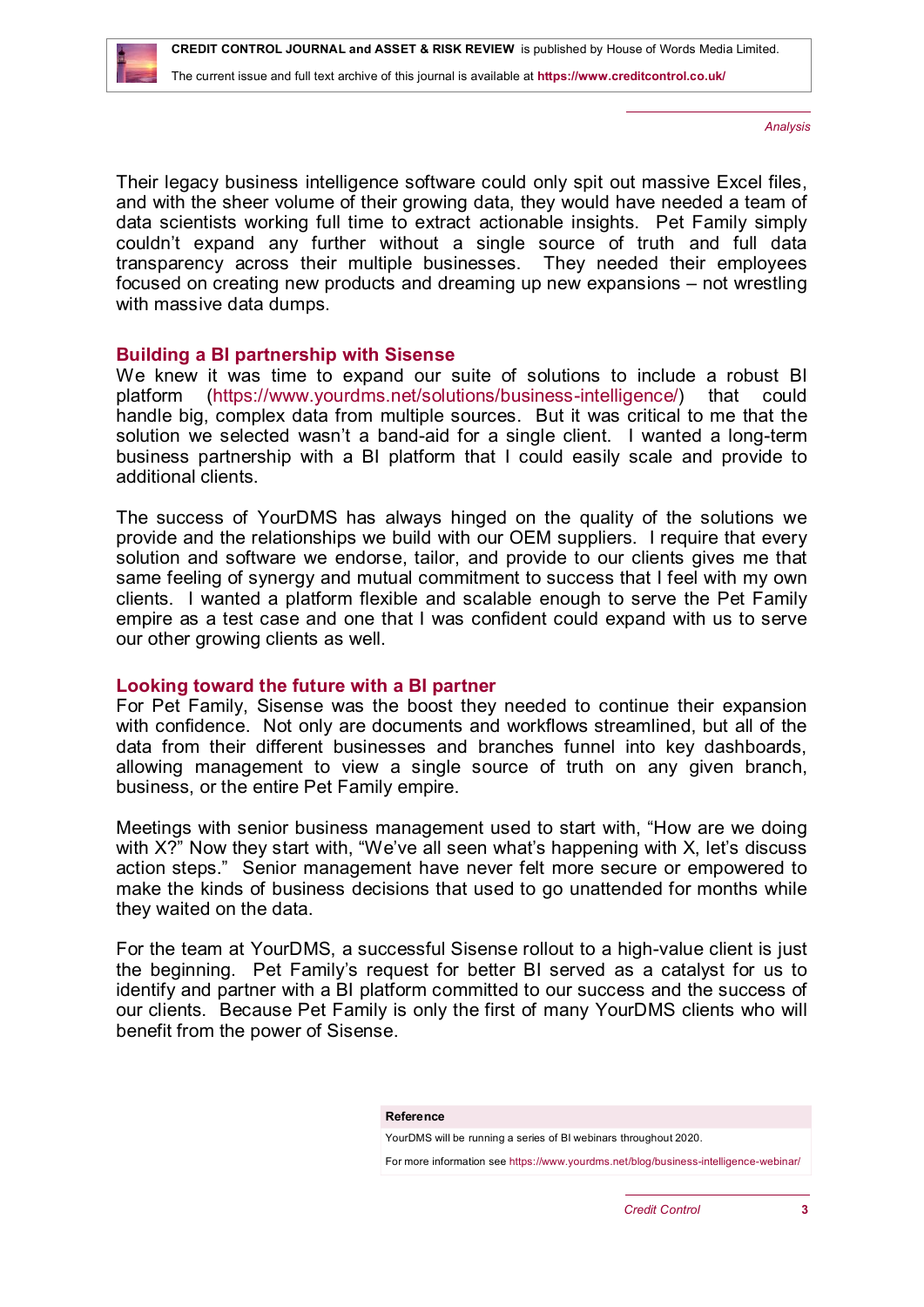



# **PETS CORNER CASE STUDY**

Established in 1968, Pets Corner is the second largest Pet retail business in the UK with 155 stores nationwide, 10 Dogwood salons and an online presence. They are part of the Pet Family Group along side Pet Practice veterinary services, Doodley Dogs dog crèches, Great&Small pet accessories, MORE and Green Acres pet food, and Dogwood dog spas.



Pets Corner had been using Business Intelligence (BI) for over 10 years but they were aware that it wasn't giving them accurate, real time reporting and analysis of their data. Iain Dougal, Chief Financial Officer of Pet Family, didn't have one place where he could see exactly what was happening across multiple systems and departments within the multiple businesses that belong to the Pet Family Group.

They use several different systems to manage stock control, sales, and personnel, and wanted to combine the data from each system to gain a comprehensive, real time view of the business.

Interpreting and reporting on the different sets of information that they received from different departments and companies within the group was extremely time consuming and prone to human error and interpretation which meant that the data was often out of date by the time 'Dougal' had seen it. He also needed to be confident that the data they were using, and the answers it was giving them were correct.

"I don't know what question I want to ask tomorrow for my business. Next Generation BI gives me the flexibility and speed in order to act."

Dogwood

Iain Dougal chief financial officer at Pet family

The current BI system wasn't self serving and generating reports had to be outsourced to their software provider at an additional cost.

Dougal and his team needed to be able to analyse and compare data from different months and years to look for patterns and trends, so it was essential that there weren't gaps in the data and reporting.

To ensure continued growth and success in an uncertain economic climate, Pets Corner needed a new system that could combine all of their data sources across the group and provide real time analytics and reporting. It needed to be accurate, quick, easy to use, future proof and scalable to grow with the business.

They talked to YourDMS about utilising a Next Generation Business Intelligence solution to deliver the insights they needed to make the right decisions for the business.